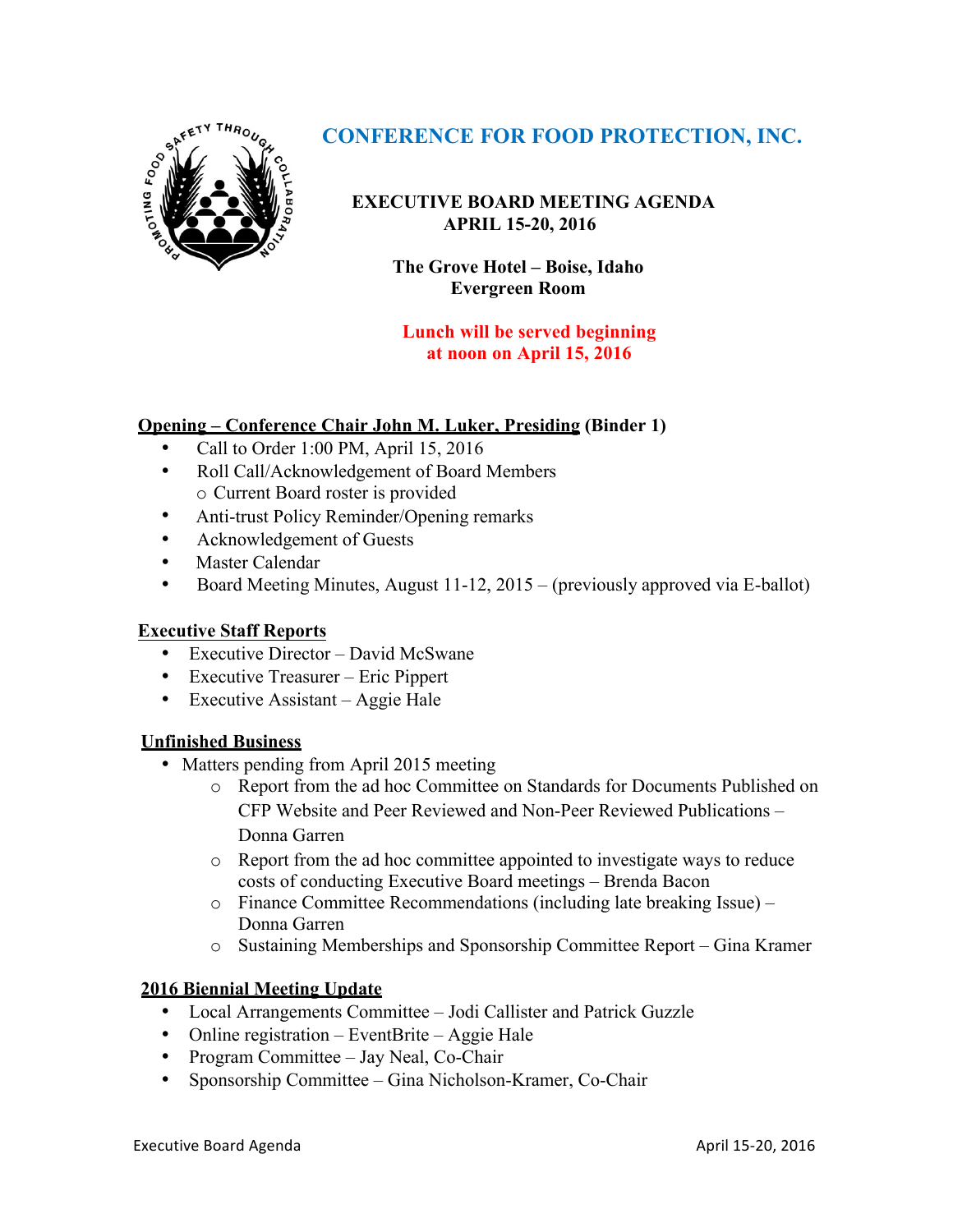**Council Reports** – (Council membership nominees, Committee status reports) **(Binder 2)**

- Council I Report Christopher Gordon and Rick Barney
- Council II Report –Susan Quam and David Lawrence
- Council III Report –Todd Rossow and Davene Sarrocco-Smith
- Approval of Council Vice-Chairs Barney, Lawrence and Sarrocco-Smith

# **Standing Committee Reports (Binder 3)**

- Audit Committee Angela Nardone
- Constitution, Bylaws and Procedures Lee Cornman
- Food Protection Manager Certification Jeff Hawley
- Issue Vicki Everly/Cassandra Mitchell
- Nominating Committee Lori LeMaster
- Program Standards Committee David Lawrence
- Resolutions Committee Michael Roberson
- Strategic Planning James Mack

# **Special Committee Reports**

- Executive Treasurer Search Committee Terry Levee and Donna Garren
- ANSI-CFP Accreditation Committee Joyce Jensen
- AFDO Presentation Steve Moris

# **Federal Agency Reports**

- FDA Glenda Lewis
- USDA Dr. William Shaw
- CDC Vincent Radke

# **New Business**

- Caucus Election Review, caucus leaders assignments
	- o Terms expiring
		- Lorna Girard, Midwest
		- Lori LeMaster, Southeast
		- Jessica Fletcher, Northeast
		- Dean Finkenbinder, Southwest (due to retirement)
		- Cassandra Mitchell, Mid-Atlantic
		- Larry Eils, Vending and Distribution
		- Terry Levee, Industry At Large
		- David Plunkett, Consumer

Lorna Girard and Cassandra Mitchell have served two consecutive terms on the Executive Board and are not eligible for re-election.

• Renewal of the contact for Adobe Connect - Dave McSwane